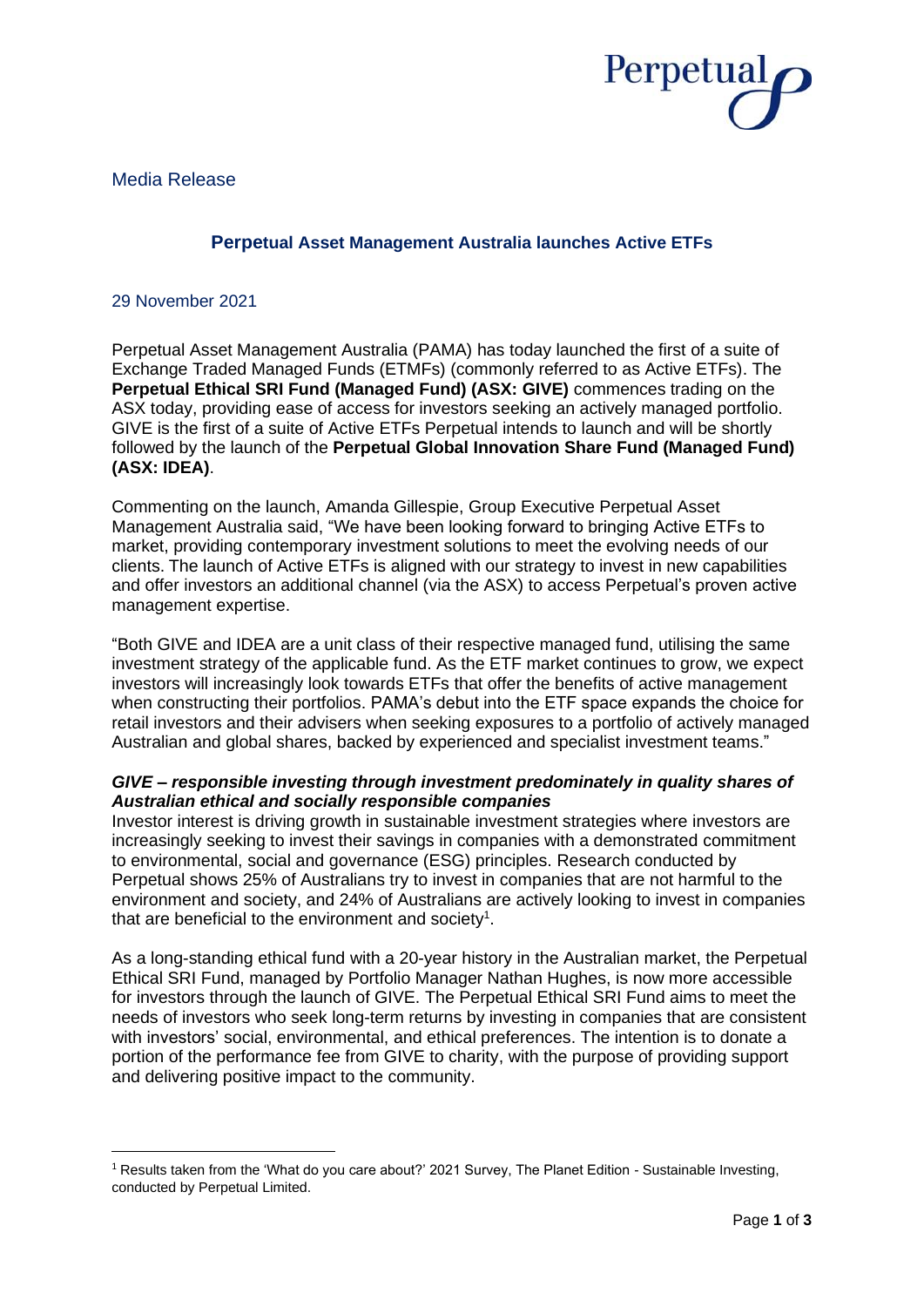

### *IDEA – investing in innovation is investing in change*

Companies are disrupting established business models across a range of sectors as technology upends a broad range of traditional business models and creates possibilities not considered possible just a few years ago.

The Perpetual Global Innovation Share Fund, managed by Portfolio Manager Thomas Rice, has a strong focus on understanding new innovations early and providing the opportunity to exploit market inefficiencies to find undervalued and underappreciated companies.

Perpetual Global Innovation Share Fund is designed to provide investors with long-term capital growth by investing in a hand-picked portfolio of shares in global companies that are benefiting from changes in technology and innovation. It is managed with the belief that the market is often inefficient at pricing companies where rapid change is occurring.

Ms Gillespie added, "We are excited by both the Perpetual Ethical SRI Fund and the Perpetual Global Innovation Share Fund's continued growth through the launch of GIVE today and IDEA in the near future. The launch of these capabilities in an ASX quoted structure provides investors the ability to benefit from Perpetual's active management approach, underpinned by deep investment research and insights, and to gain access to key themes of responsible investing and global innovation."

To learn more, please visit: [www.perpetual.com.au/give;](http://www.perpetual.com.au/give) [www.perpetual.com.au/idea](http://www.perpetual.com.au/idea)

-ENDS-

### **For media enquiries, please contact:**

Jon Snowball **Domestique** +61 477 946 068 [jon@domestiqueconsulting.com.au](mailto:jon@domestiqueconsulting.com.au)

### **About Perpetual Asset Management Australia**

Perpetual Asset Management Australia is a dynamic, active manager, offering an extensive range of specialist investment capabilities to individuals, financial advisers and institutions. This include[s Australian](https://www.perpetual.com.au/investments/australian-shares) and [global](https://www.perpetual.com.au/investments/global-shares)  [shares,](https://www.perpetual.com.au/investments/global-shares) [multi asset](https://www.perpetual.com.au/investments/multi-asset) investments, [credit and fixed income,](https://www.perpetual.com.au/investments/credit-and-fixed-income) [Trillium](https://www.perpetual.com.au/investments/trillium) ESG global shares and Barrow Hanley global shares investment strategies.

Recently, research house Zenith Investment Partners named Perpetual Asset Management Australia *Fund Manager of the Year* at the 2021 Zenith Fund Awards, demonstrating our continued dedication and commitment to our clients.

### **Important Information**

This announcement has been prepared by Perpetual Investment Management Limited (PIML) ABN 18 000 866 535, AFSL 234426, the responsible entity of the Perpetual Ethical SRI Fund and Perpetual Global Innovation Share Fund and issuer of the units in the Perpetual Ethical SRI Fund (Managed Fund) and Perpetual Global Innovation Share Fund (Managed Fund) (collectively the "ETMFs"). Units in the ETMFs are to be issued by PIML. No company in the Perpetual Group (Perpetual Limited ABN 86 000 431 827 and its subsidiaries) guarantees the performance of any fund or the return of an investor's capital. The announcement contains general information only and is not intended to provide you with financial advice or take into account your objectives, financial situation or needs. You should consider, with a financial adviser, whether the information is suitable for your circumstances, having regard to your own objectives, financial situation and needs. To the extent permitted by law, no liability is accepted for any loss or damage as a result of any reliance on this information. Past performance is not indicative of future performance. The Product Disclosure Statements for the ETMFs, dated 18 November 2021 (PDS), issued by PIML, should be read and considered before deciding whether to acquire or hold units in the relevant ETMF. The PDS and Target Market Determination for each